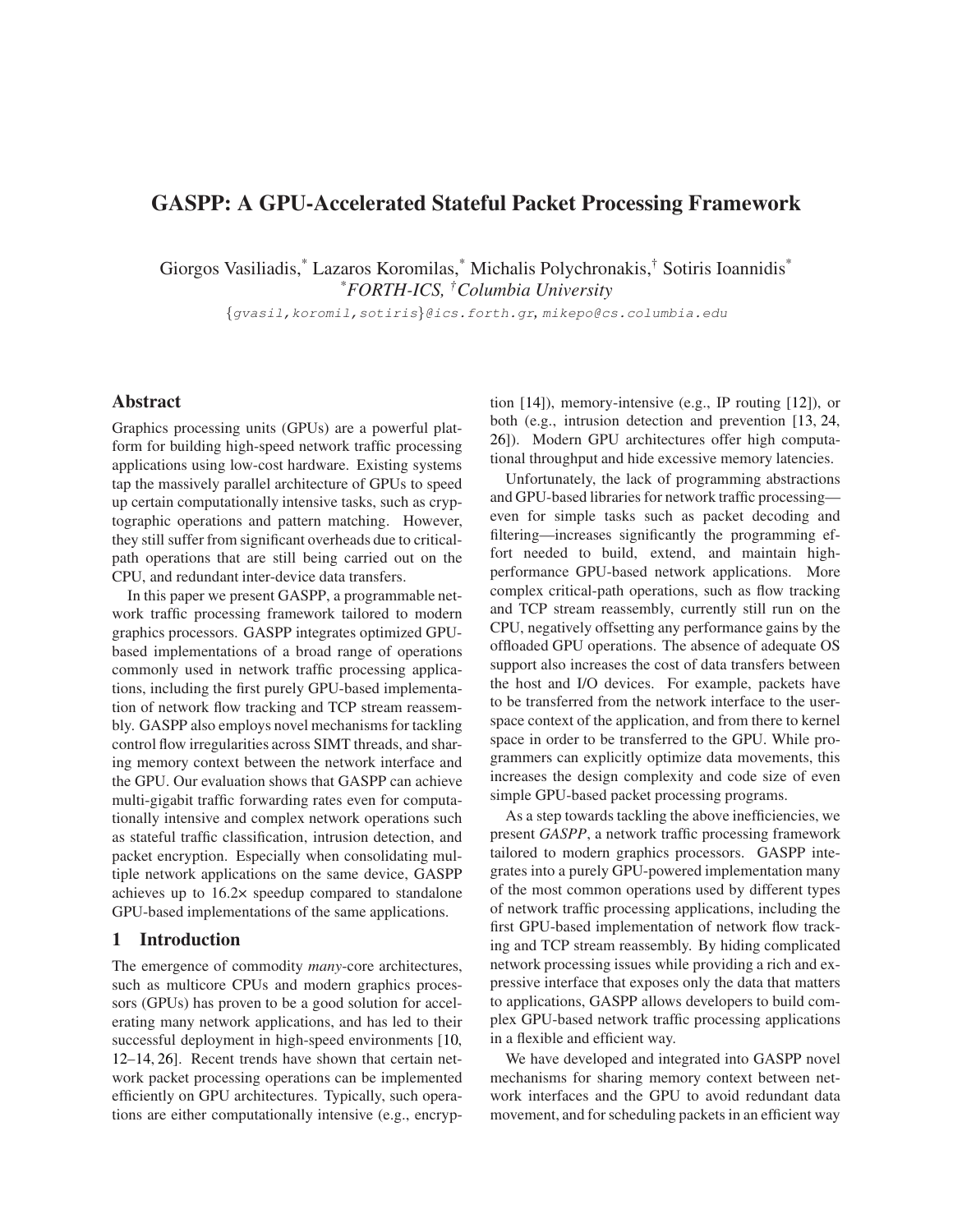that increases the utilization of the GPU and the shared PCIe bus. Overall, GASPP allows applications to scale in terms of performance, and carry out on the CPU only infrequently occurring operations.

The main contributions of our work are:

- We have designed, implemented, and evaluated GASPP, a novel GPU-based framework for highperformance network traffic processing, which eases the development of applications that process data at multiple layers of the protocol stack.
- We present the first (to the best of our knowledge) purely GPU-based implementation of flow state management and TCP stream reconstruction.
- We present a novel packet scheduling technique that tackles control flow irregularities and load imbalance across GPU threads.
- We present a zero-copy mechanism that avoids redundant memory copies between the network interface and the GPU, increasing significantly the throughput of cross-device data transfers.

# 2 Motivation

The Need for Modularity. The rise of general-purpose computing on GPUs (GPGPU) and related frameworks, such as CUDA and OpenCL, has made the implementation of GPU-accelerated applications easier than ever. Unfortunately, the majority of GPU-assisted network applications follow a monolithic design, lacking both modularity and flexibility. As a result, building, maintaining, and extending such systems eventually becomes a real burden. In addition, the absence of libraries for network processing operations—even for simple tasks like packet decoding or filtering—increases development costs even further. GASPP integrates a broad range of operations that different types of network applications rely on, with all the advantages of a GPU-powered implementation, into a single application development platform. This allows developers to focus on core application logic, alleviating the low-level technical challenges of data transfer to and from the GPU, packet batching, asynchronous execution, synchronization issues, connection state management, and so on.

The Need for Stateful Processing. Flow tracking and TCP stream reconstruction are mandatory features of a broad range of network applications. Intrusion detection and traffic classification systems typically inspect the application-layer stream to identify patterns that span multiple packets and thwart evasion attacks [\[9,](#page-11-6) [28\]](#page-11-7). Existing GPU-assisted network processing applications, however, just offload to the GPU certain data-parallel tasks, and are saturated by the many computationally heavy operations that are still being carried out on the



<span id="page-1-0"></span>Figure 1: GASPP architecture.

CPU, such as network flow tracking, TCP stream reassembly, and protocol parsing [\[13,](#page-11-4) [26\]](#page-11-3).

The most common approach for stateful processing is to buffer incoming packets, reassemble them, and deliver "chunks" of the reassembled stream to higher-level processing elements [\[6,](#page-11-8) [7\]](#page-11-9). A major drawback of this approach is that it requires several data copies and significant extra memory space. In Gigabit networks, where packet intervals can be as short as  $1.25 \mu$ sec (in a 10GbE network, for a MTU of 1.5KB), packet buffering requires large amounts of memory even for very short time windows. To address these challenges, the primary objectives of our GPU-based stateful processing implementation are: (i) process as many packets as possible *on-thefly* (instead of buffering them), and (ii) ensure that packets of the same connection are processed *in-order*.

### 3 Design

The high-level design of GASPP is shown in Figure [1.](#page-1-0) Packets are transferred from the network interfaces to the memory space of the GPU in batches. The captured packets are then classified according to their protocol and are processed in parallel by the GPU. For stateful protocols, connection state management and TCP stream reconstruction are supported for delivering a consistent application-layer byte stream.

GASPP applications consist of *modules* that control all aspects of the traffic processing flow. Modules are represented as GPU device functions, and take as input a network packet or stream chunk. Internally, each module is executed in parallel on a batch of packets. After processing is completed, the packets are transferred back to the memory space of the host, and depending on the application, to the appropriate output network interface.

# 3.1 Processing Modules

A central concept of NVIDIA's CUDA [\[5\]](#page-11-10) that has influenced the design of GASPP is the organization of GPU programs into *kernels*, which in essence are functions that are executed by groups of threads. GASPP allows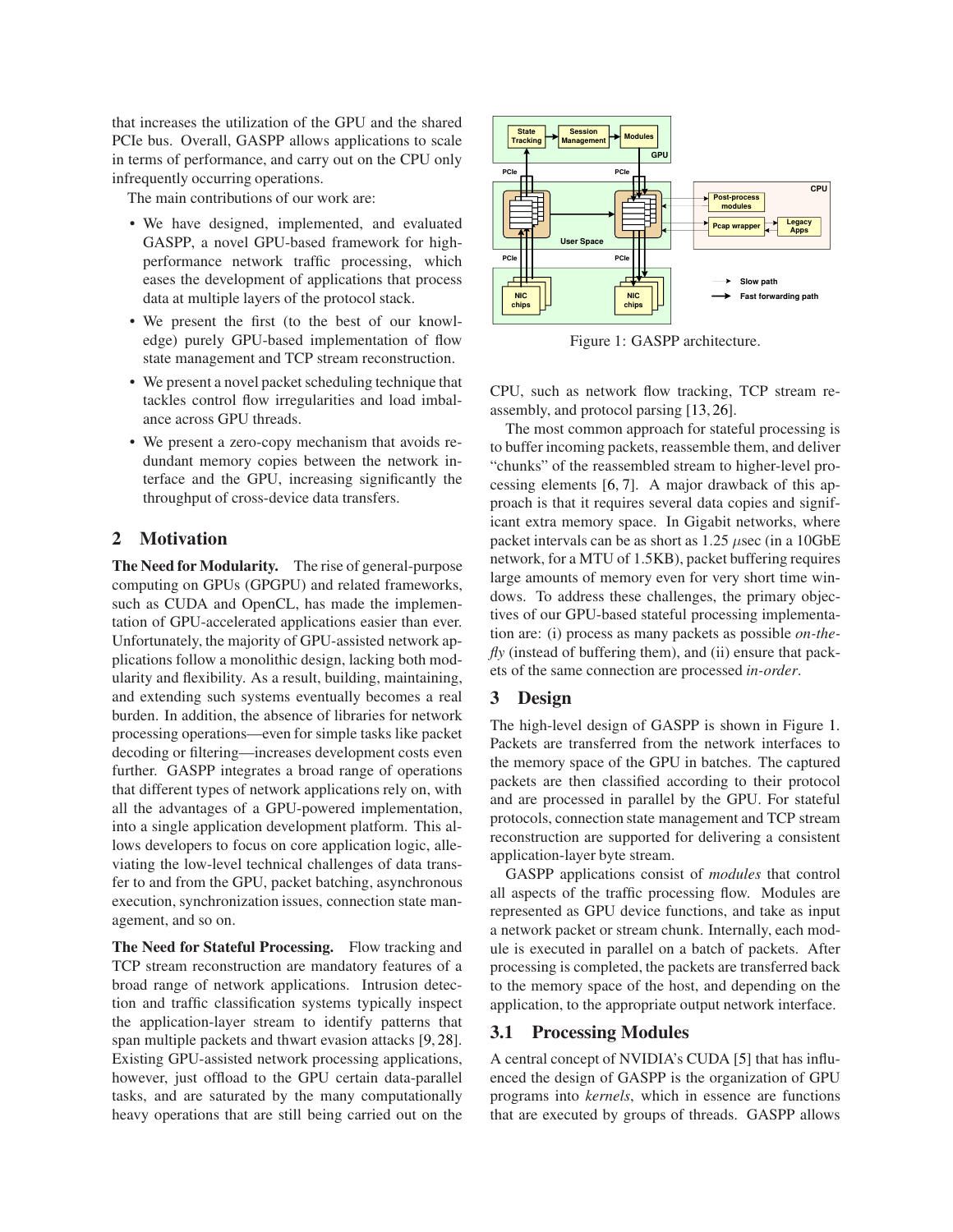

<span id="page-2-0"></span>Figure 2: GPU packet processing pipeline. The pipeline is executed by a different thread for every incoming packet.

users to specify processing tasks on the incoming traffic by writing GASPP *modules*, applicable on different protocol layers, which are then mapped into GPU kernel functions. Modules can be implemented according to the following prototypes:

```
__device__ uint processEth(unsigned pktid,
   ethhdr *eth, uint cxtkey);
 __device__ uint processIP(unsigned pktid,
   ethhdr *eth, iphdr *ip, uint cxtkey);
 __device__ uint processUDP(unsigned pktid,
   ethhdr *eth, iphdr *ip, udphdr *udp, uint cxtkey);
__device__ uint processTCP(unsigned pktid,
    ethhdr *eth, iphdr *ip, tcphdr *tcp, uint cxtkey);
__device__ uint processStream(unsigned pktid,
   ethhdr *eth, iphdr *ip, tcphdr *tcp, uchar *chunk,
   unsigned chunklen, uint cxtkey);
```
The framework is responsible for decoding incoming packets and executing all registered process\*() modules by passing the appropriate parameters. Packet decoding and stream reassembly is performed by the underlying system, eliminating any extra effort from the side of the developer. Each module is executed at the corresponding layer, with pointer arguments to the encapsulated protocol headers. Arguments also include a unique identifier for each packet and a user-defined key that denotes the packet's class (described in more detail in §[5.3\)](#page-5-0). Currently, GASPP supports the most common network protocols, such as Ethernet, IP, TCP and UDP. Other protocols can easily be handled by explicitly parsing raw packets. Modules are executed per-packet in a data-parallel fashion. If more than one modules have been registered, they are executed back-to-back in a packet processing pipeline, resulting in GPU module chains, as shown in Figure [2.](#page-2-0)

The processStream() modules are executed whenever a new normalized TCP chunk of data is available. These modules are responsible for keeping internally the state between consecutive chunks—or, alternatively, for storing chunks in global memory for future use—and continuing the processing from the last state of the previous chunk. For example, a pattern matching application can match the contents of the current chunk and keep the state of its matching algorithm to a global variable; on the arrival of the next chunk, the matching process will continue from the previously stored state.

As modules are simple to write, we expect that users will easily write new ones as needed using the function prototypes described above. In fact, the complete implementation of a module that simply passes packets from an input to an output interface takes only a few lines of code. More complex network applications, such as NIDS, L7 traffic classification, and packet encryption, require a few dozen lines of code, as described in §[6.](#page-6-0)

# <span id="page-2-1"></span>3.2 API

To cover the needs of a broad range of network traffic processing applications, GASPP offers a rich GPU API with data structures and algorithms for processing network packets.

Shared Hash Table. GASPP enables applications to access the processed data through a global hash table. Data stored in an instance of the hash table is persistent across GPU kernel invocations, and is shared between the host and the device. Internally, data objects are hashed and mapped to a given bucket. To enable GPU threads to add or remove nodes from the table in parallel, we associate an atomic lock with each bucket, so that only a single thread can make changes to a given bucket at a time.

Pattern Matching. Our framework provides a GPUbased API for matching fixed strings and regular expressions. We have ported a variant of the Aho-Corasick algorithm for string searching, and use a DFA-based implementation for regular expression matching. Both implementations have linear complexity over the input data, independent of the number of patterns to be searched. To utilize efficiently the GPU memory subsystem, packet payloads are accessed 16-bytes at a time, using an int4 variable [\[27\]](#page-11-11).

Cipher Operations. Currently, GASPP provides AES (128-bit to 512-bit key sizes) and RSA (1024-bit and 2048-bit key sizes) functions for encryption and decryption, and supports all modes of AES (ECB, CTR, CFB and OFB). Again, packet contents are read and written 16-bytes at a time, as this substantially improves GPU performance. The encryption and decryption process happens in-place and as packet lengths may be modified, the checksums for IP and TCP/UDP packets are recomputed to be consistent. In cases where the NIC controller supports checksum computation offloading, GASPP simply forwards the altered packets to the NIC.

Network Packet Manipulation Functions. GASPP provides special functions for dropping network packets (Drop()), ignoring any subsequent registered user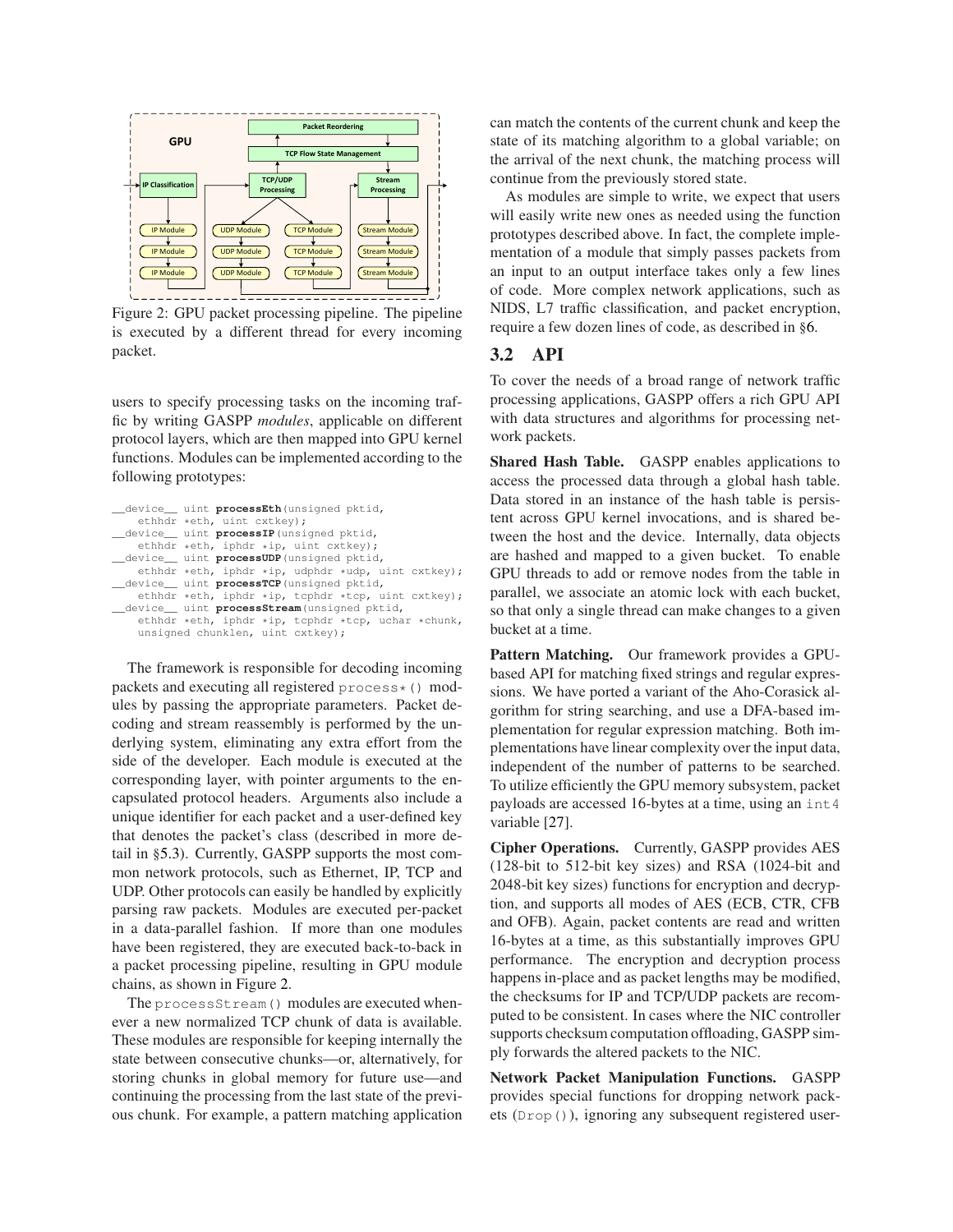defined modules  $(Iqnore())$ , passing packets to the host for further processing (ToLinux()), or writing their contents to a dump file  $(ToDump()$ ). Each function updates accordingly the packet index array, which holds the offsets where each packet is stored in the packet buffer, and a separate "metadata" array.

#### 4 Stateful Protocol Analysis

The stateful protocol analysis component of GASPP is designed with minimal complexity so as to maximize processing speed. This component is responsible for maintaining the state of TCP connections, and reconstructing the application-level byte stream by merging packet payloads and reordering out-of-order packets.

### 4.1 Flow Tracking

GASPP uses a connection table array stored in the global device memory of the GPU for keeping the state of TCP connections. Each record is 17-byte long. A 4-byte hash of the source and destination IP addresses and TCP ports is used to handle collisions in the flow classifier. Connection state is stored in a single-byte variable. The sequence numbers of the most recently received client and server segments are stored in two 4-byte fields, and are updated every time the next in-order segment arrives. Hash table collisions are handled using a locking chained hash table with linked lists (described in detail in §[3.2\)](#page-2-1). A 4-byte pointer points to the next record (if any).

The connection table can easily fill up with adversarial partially-established connections, benign connections that stay idle for a long time, or connections that failed to terminate properly. For this reason, connection records that have been idle for more than a certain timeout, set to 60 seconds by default, are periodically removed. As current GPU devices do not provide support for measuring real-world time, we resort to a separate GPU kernel that is initiated periodically according to the timeout value. Its task is to simply mark each connection record by setting the first bit of the state variable. If a connection record is already marked, it is removed from the table. A marked record is unmarked when a new packet for this connection is received before the timeout expires.

#### <span id="page-3-1"></span>4.2 Parallelizing TCP Stream Reassembly

Maintaining the state of incoming connections is simple as long as the packets that are processed in parallel by the GPU belong to different connections. Typically, however, a batch of packets usually contains several packets of the same connection. It is thus important to ensure that the order of connection updates will be correct when processing packets of the same connection in parallel.

TCP reconstruction threads are synchronized through a separate array used for pairing threads that must process consecutive packets. When a new batch is re-



<span id="page-3-0"></span>Figure 3: Ordering sequential TCP packets in parallel. The resulting *next packet* array contains the next in-order packet, if any (i.e. *next\_packet*[ $A$ ] =  $B$ ).

ceived, each thread hashes its packet twice: once using  $hash(addr_s,addr_d, port_s, port_d, seq),$  and a second time using  $hash(addr_s, addr_d, port_s, port_d, seq+)$ len), as shown in Figure [3.](#page-3-0) A memory barrier is used to guarantee that all threads have finished hashing their packets. Using this scheme, two packets  $x$ and y are consecutive if:  $hash_x(4-tuple, seq + len)$  =  $hash_{y}(4-tuple, seq)$ . The hash function is unidirectional to ensure that each stream direction is reconstructed separately. The SYN and SYN-ACK packets are paired by hashing the sequence and acknowledge numbers correspondingly. If both the SYN and SYN-ACK packets are present, the state of the connection is changed to ESTABLISHED, otherwise if only the SYN packet is present, the state is set to SYN RECEIVED.

Having hashed all pairs of consecutive packets in the hash table, the next step is to create the proper packet ordering for each TCP stream using the next packet array, as shown in Figure [3.](#page-3-0) Each packet is uniquely identified by an id, which corresponds to the index where the packet is stored in the packet index array. The next packet array is set at the beginning of the current batch, and its cells contain the id of the next in-order packet (or  $-1$  if it does not exist in the current batch), e.g., if  $x$  is the id of the current packet, the id of the next in-order packet will be  $y =$  next packet [x]. Finally, the connection table is updated with the sequence number of the last packet of each flow direction, i.e., the packet x that does not have a next packet in the current batch.

# 4.3 Packet Reordering

Although batch processing handles out-of-order packets that are included in the same batch, it does not solve the problem in the general case. A potential solution for inline applications would be to just drop out-of-sequence packets, forcing the host to retransmit them. Whenever an expected packet would be missing, subsequent pack-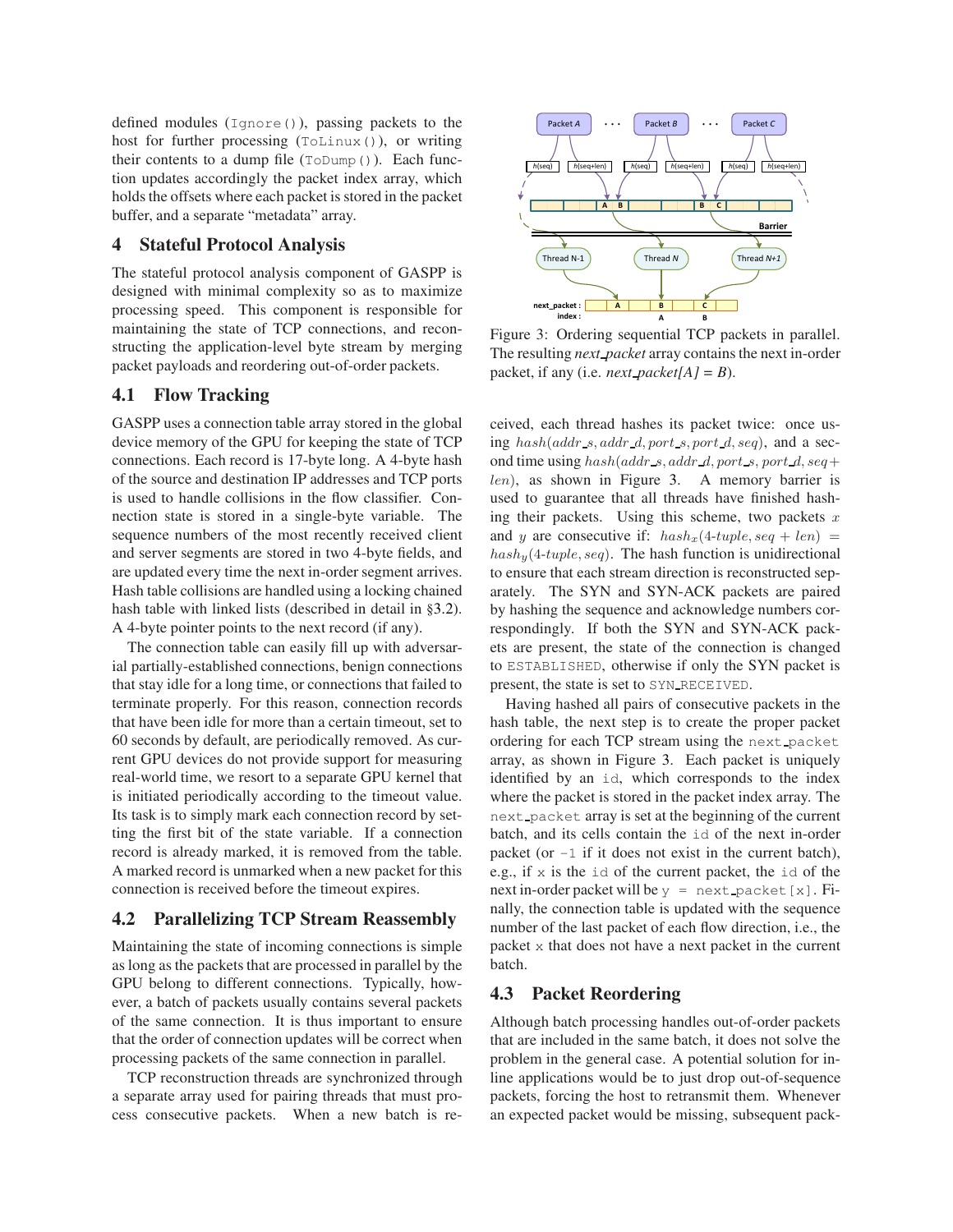

<span id="page-4-0"></span>Figure 4: Subsequent packets (dashed line) may arrive in-sequence  $((a)–(d))$  or out of order, creating holes in the reconstructed TCP stream  $((e)–(f))$ .

ets would be actively dropped until the missing packet arrives. Although this approach would ensure an in-order packet flow, it has several disadvantages. First, in situations where the percentage of out-of-order packets is high, performance will degrade. Second, if the endpoints are using selective retransmission and there is a high rate of data loss in the network, connections would be rendered unusable due to excessive packet drops.

To deal with TCP sequence hole scenarios, GASPP only processes packets with sequence numbers less than or equal to the connection's current sequence number (Figure [4\(](#page-4-0)a)–(d)). Received packets with no preceding packets in the current batch and with sequence numbers larger than the ones stored in the connection table imply sequence holes (Figure  $4(e)$  $4(e)$ –(f)), and are copied in a separate buffer in global device memory. If a thread encounters an out-of-order packet (i.e., a packet with a sequence number larger than the sequence number stored in the connection table, with no preceding packet in the current batch after the hashing calculations of §[4.2\)](#page-3-1), it traverses the next packet array and marks as out-oforder all subsequent packets of the same flow contained in the current batch (if any). This allows the system to identify sequences of out-of-order packets, as the ones shown in the examples of Figure  $4(e)$  $4(e)$ –(f). The buffer size is configurable and can be up to several hundred MBs, depending on the network needs. If the buffer contains any out-of-order packets, these are processed right after a new batch of incoming packets is processed.

Although packets are copied using the very fast device-to-device copy mechanism, with a memory bandwidth of about 145 GB/s, an increased number of out-oforder packets can have a major effect on overall performance. For this reason, by default we limit the number of out-of-order packets that can be buffered to be equal to the available slots in a batch of packets. This size is enough under normal conditions, where out-oforder packets are quite rare [\[9\]](#page-11-6), and it can be configured as needed for other environments. If the percentage of out-of-order packets exceeds this limit, our system starts to drop out-of-order packets, causing the corresponding host to retransmit them.



<span id="page-4-1"></span>Figure 5: Normal (a) and zero-copy (b) data transfer between the NIC and the GPU.

#### 5 Optimizing Performance

#### 5.1 Inter-Device Data Transfer

The problem of data transfers between the CPU and the GPU is well-known in the GPGPU community, as it results in redundant cross-device communication. The traditional approach is to exchange data using DMA between the memory regions assigned by the OS to each device. As shown in Figure [5\(](#page-4-1)a), network packets are transferred to the page-locked memory of the NIC, then copied to the page-locked memory of the GPU, and from there, they are finally transferred to the GPU.

To avoid costly packet copies and context switches, GASPP uses a single buffer for efficient data sharing between the NIC and the GPU, as shown in Figure [5\(](#page-4-1)b), by adjusting the netmap module [\[20\]](#page-11-12). The shared buffer is added to the internal tracking mechanism of the CUDA driver to automatically accelerate calls to functions, as it can be accessed directly by the GPU. The buffer is managed by GASPP through the specification of a policy based on time and size constraints. This enables realtime applications to process incoming packets whenever a timeout is triggered, instead of waiting for buffers to fill up over a specified threshold. Per-packet buffer allocation overheads are reduced by transferring several packets at a time. Buffers consist of fixed-size slots, with each slot corresponding to one packet in the hardware queue. Slots are reused whenever the circular hardware queue wraps around. The size of each slot is 1,536 bytes, which is consistent with the NIC's alignment requirements, and enough for the typical 1,518-byte maximum Ethernet frame size.

Although making the NIC's packet queue directly accessible to the GPU eliminates redundant copies, this does not always lead to better performance. As previous studies have shown [\[12,](#page-11-1) [26\]](#page-11-3) (we verify their results in §[7.1\)](#page-6-1), contrary to NICs, current GPU implementations suffer from poor performance for small data transfers. To improve PCIe throughput, we batch several packets and transfer them at once. However, the fixed-size partitioning of the NIC's queue leads to redundant data transfers for traffic with many small packets. For example, a 64-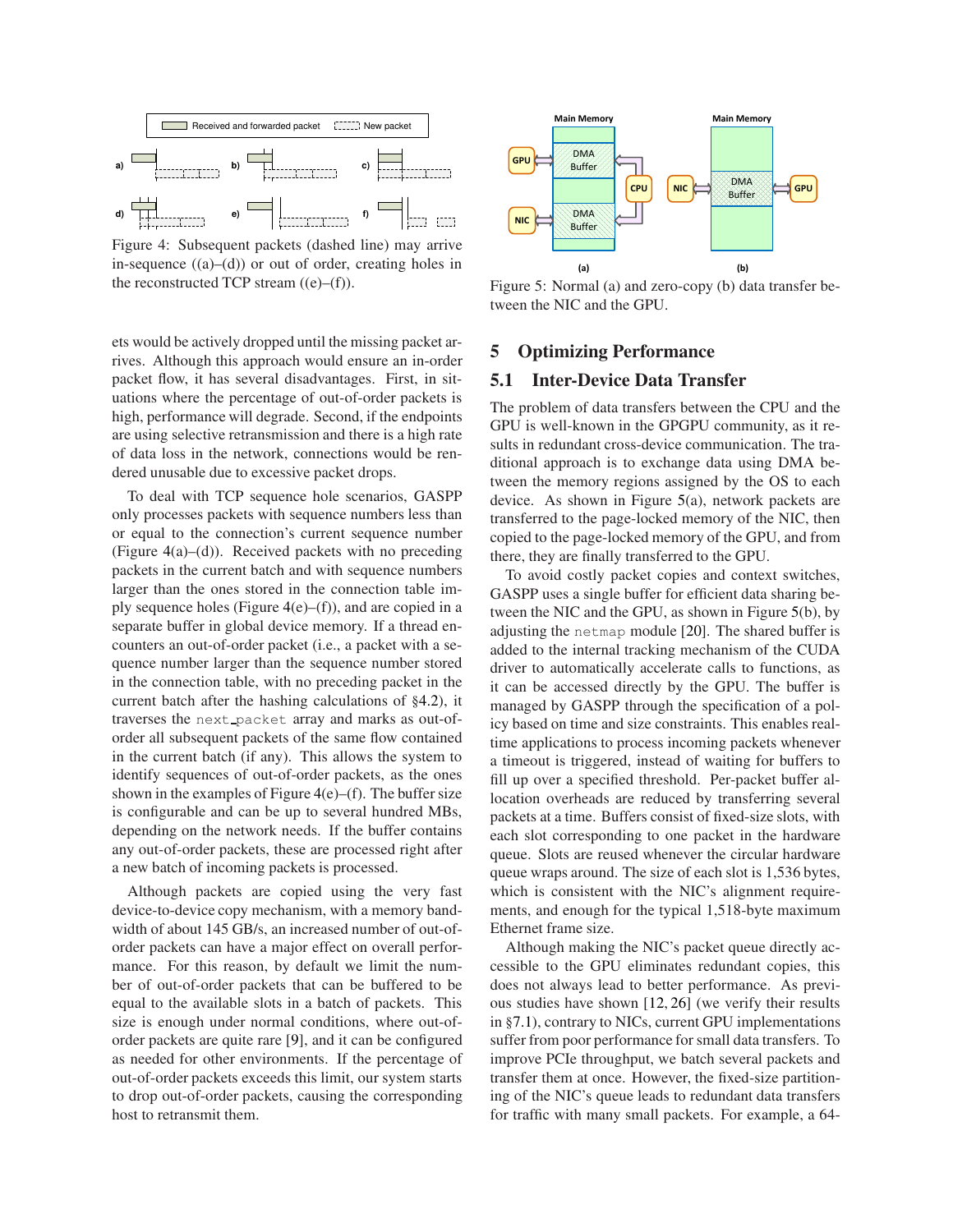

<span id="page-5-1"></span>Figure 6: The I/O and processing pipeline.

byte packet consumes only 1/24th of the available space in its slot. This introduces an interesting trade-off, and as we show in §[7.1,](#page-6-1) occasionally it is better to copy packets back-to-back into a second buffer and transferring it to the GPU. GASPP dynamically switches to the optimal approach by monitoring the actual utilization of the slots.

The forwarding path requires the transmission of network packets after processing is completed, and this is achieved using a triple-pipeline solution, as shown in Figure [6.](#page-5-1) Packet reception, GPU data transfers and execution, and packet transmission are executed asynchronously in a multiplexed manner.

# <span id="page-5-3"></span>5.2 Packet Decoding

Memory alignment is a major factor that affects the packet decoding process, as GPU execution constrains memory accesses to be aligned for all data types. For example, int variables should be stored to addresses that are a multiple of sizeof(int). Due to the layered nature of network protocols, however, several fields of encapsulated protocols are not aligned when transferred to the memory space of the GPU. To overcome this issue, GASPP reads the packet headers from global memory, parses them using bitwise logic and shifting operations, and stores them in appropriately aligned structures. To optimize memory usage, input data is accessed in units of 16 bytes (using an int4 variable).

# <span id="page-5-0"></span>5.3 Packet Scheduling

Registered modules are scheduled on the GPU, per protocol, in a serial fashion. Whenever a new batch of packets is available, it is processed in parallel using a number of threads equal to the number of packets in the batch (each thread processes a different packet). As shown in Figure [2,](#page-2-0) all registered modules for a certain protocol are executed serially on decoded packets in a lockstep way.

Network packets are processed by different threads, grouped together into logical units known as *warps* (in current NVIDIA GPU architectures, 32 threads form a warp) and mapped to SIMT units. As threads within the same warp have to execute the same instructions, load imbalance and code flow divergence within a warp can cause inefficiencies. This may occur under the following primary conditions: (i) when processing different transport-layer protocols (i.e., TCP and UDP) in the same warp, (ii) in full-packet processing applications when packet lengths within a warp differ significantly, and (iii) when different packets follow different process-



<span id="page-5-2"></span>Figure 7: Packet scheduling for eliminating control flow divergences and load imbalances. Packet brightness represents packet size.

ing paths, i.e., threads of the same warp execute different user-defined modules.

As the received traffic mix is typically very dynamic, it is essential to find an appropriate mapping between threads and network packets at runtime. It is also crucial that the overhead of the mapping process is low, so as to not jeopardize overall performance. To that end, our basic strategy is to group the packets of a batch according to their encapsulated transport-layer protocol and their length. In addition, module developers can specify *context keys* to describe packets that belong to the same class, which should follow the same module execution pipeline. A context key is a value returned by a user-defined module and is passed (as the final parameter) to the next registered module. GASPP uses these context keys to further pack packets of the same class together and map them to threads of the same warp after each module execution. This gives developers the flexibility to build complex packet processing pipelines that will be mapped efficiently to the underlying GPU architecture at runtime.

To group a batch of packets on the GPU, we have adapted a GPU-based radix sort implementation [\[1\]](#page-11-13). Specifically, we assign a separate weight for each packet consisting of the byte concatenation of the ip proto field of its IP header, the value of the context key returned by the previously executed module, and its length. Weights are calculated on the GPU after each module execution using a separate thread for each packet, and are used by the radix sort algorithm to group the packets. Moreover, instead of copying each packet to the appropriate (i.e., sorted) position, we simply change their order in the packet index array. We also attempted to relocate packets by transposing the packet array on the GPU device memory, in order to benefit from memory coalescing [\[5\]](#page-11-10). Unfortunately, the overall cost of the corresponding data movements was not amortized by the resulting memory coalescing gains.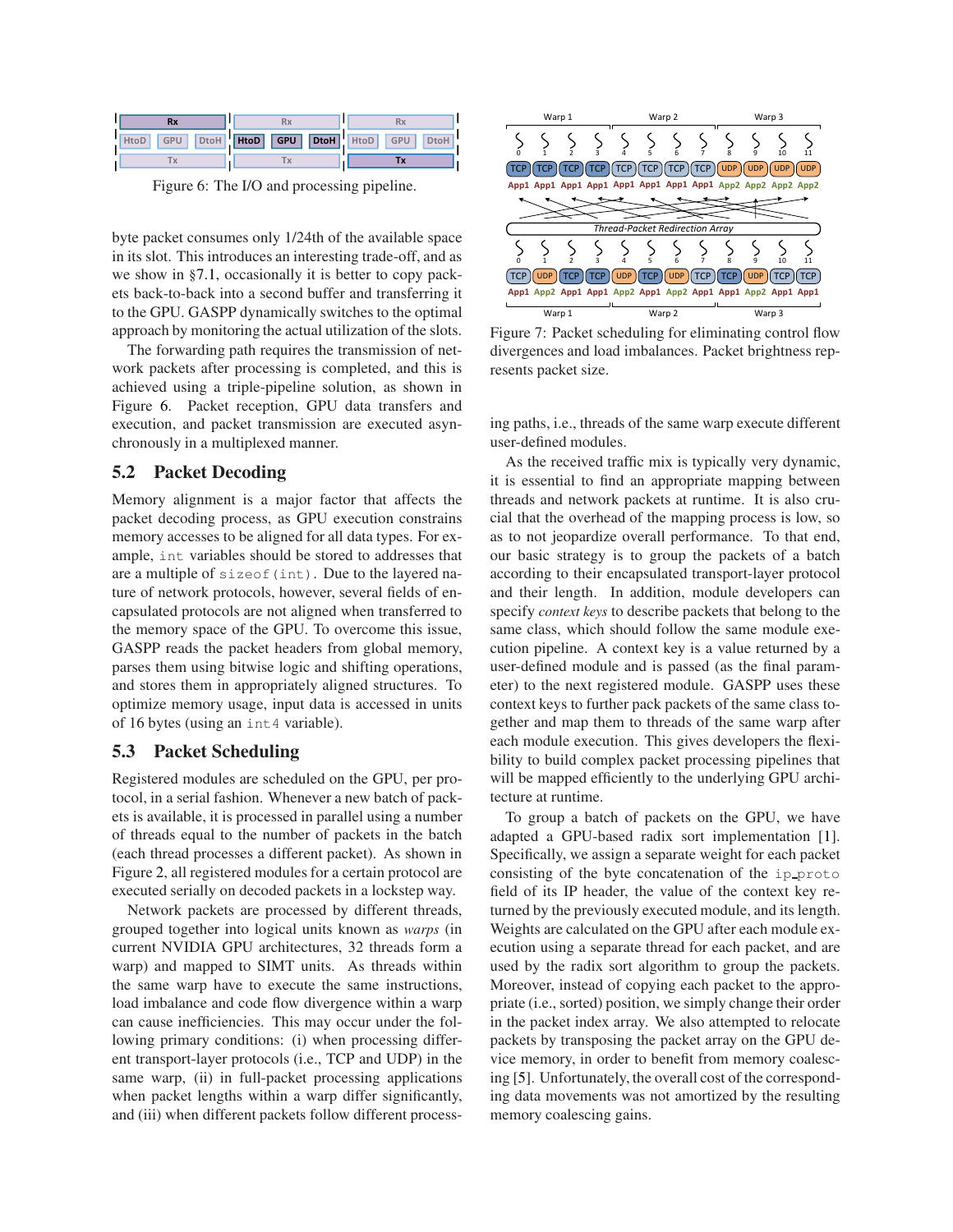Using the above procedure, GASPP assigns dynamically to the same warp any similar-sized packets meant to be processed by the same module, as shown in Figure [7.](#page-5-2) Packets that were discarded earlier or of which the processing pipeline has been completed are grouped and mapped to warps that contain only idle threads otherwise warps would contain both idle and active threads, degrading the utilization of the SIMT processors. To prevent packet reordering from taking place during packet forwarding, we also preserve the initial (presorted) packet index array. In §[7.2](#page-7-0) we analyze in detail how control flow divergence affects the performance of the GPU, and show how our packet scheduling mechanisms tackle the irregular code execution at a fixed cost.

#### <span id="page-6-0"></span>6 Developing with GASPP

In this section we present simple examples of representative applications built using the GASPP framework.

L3/L4 Firewall. Firewalls operate at the network layer (port-based) or the application layer (content-based). For our purposes, we have built a GASPP module that can drop traffic based on Layer-3 and Layer-4 rules. An incoming packet is filtered if the corresponding IP addresses and port numbers are found in the hash table; otherwise the packet is forwarded.

L7 Traffic Classification. We have implemented a L7 traffic classification tool (similar to the L7-filter tool [\[2\]](#page-11-14)) on top of GASPP. The tool dynamically loads the pattern set of the L7-filter tool, in which each applicationlevel protocol (HTTP, SMTP, etc.) is represented by a different regular expression. At runtime, each incoming flow is matched against each regular expression independently. In order to match patterns that cross TCP segment boundaries that lie on the same batch, each thread continues the processing to the next TCP segment (obtained from the next packet array). The processing of the next TCP segment continues until a final or a fail DFAstate is reached, as suggested in [\[25\]](#page-11-15). In addition, the DFA-state of the last TCP segment of the current batch is stored in a global variable, so that on the arrival of the next stream chunk, the matching process continues from the previously stored state. This allows the detection of regular expressions that span (potentially deliberately) not only multiple packets, but also two or more stream chunks.

Signature-based Intrusion Detection. Modern NIDS, such as Snort [\[7\]](#page-11-9), use a large number of regular expressions to determine whether a packet stream contains an attack vector or not. To reduce the number of packets that need to be matched against a regular expression, typical NIDS take advantage of the string matching engine and use it as a first-level filtering mechanism before proceeding to regular expression matching. We have im-

| <b>Buffer</b>                                        | 1KB | 4KB |       | $64KB$   256KB   1MB   16MB |      |                 |
|------------------------------------------------------|-----|-----|-------|-----------------------------|------|-----------------|
| <b>Host to GPU</b> 2.04 $\mid$ 7.12                  |     |     | 34.4  | 42.1                        | 45.7 |                 |
| <b>GPU to Host</b> $\parallel$ 2.03 $\parallel$ 6.70 |     |     | 2.1.1 | 23.8                        | 24.6 | 24 <sup>9</sup> |

<span id="page-6-2"></span>Table 1: Sustained PCIe throughput (Gbit/s) for transferring data to a single GPU, for different buffer sizes.

| Packet size (bytes)                       | 64   | 128  | 256  | 512   | 1024  | 1518  |
|-------------------------------------------|------|------|------|-------|-------|-------|
| Copy back-to-back   13.76   18.21   20.53 |      |      |      | 19.21 | 19.24 | 20.04 |
| Zero-copy                                 | 2.06 | 4.03 | 8.07 | 16.13 | 32.26 | 47.83 |

<span id="page-6-3"></span>Table 2: Sustained throughput (Gbit/s) for various packet sizes, when bulk-transferring data to a single GPU.

plemented the same functionality on top of GASPP, using a different module for scanning each incoming traffic stream against all the fixed strings in a signature set. Patterns that cross TCP segments are handled similarly to the L7 Traffic Classification module. Only the matching streams are further processed against the corresponding regular expressions set.

AES. Encryption is used by protocols and services, such as SSL, VPN, and IPsec, for securing communications by authenticating and encrypting the IP packets of a communication session. While stock protocol suites that are used to secure communications, such as IPsec, actually use connectionless integrity and data origin authentication, for simplicity, we only encrypt all incoming packets using the AES-CBC algorithm and a different 128-bit key for each connection.

#### 7 Performance Evaluation

Hardware Setup Our base system is equipped with two Intel Xeon E5520 Quad-core CPUs at 2.27GHz and 12 GB of RAM (6 GB per NUMA domain). Each CPU is connected to peripherals via a separate I/O hub, linked to several PCIe slots. Each I/O hub is connected to an NVIDIA GTX480 graphics card via a PCIe v2.0 x16 slot, and one Intel 82599EB with two 10 GbE ports, via a PCIe v2.0 8× slot. The system runs Linux 3.5 with CUDA v5.0 installed. After experimentation, we have found that the best placement is to have a GPU and a NIC on each NUMA node. We also place the GPU and NIC buffers in the same memory domain, as local memory accesses sustain lower latency and more bandwidth compared to remote accesses.

For traffic generation we use a custom packet generator built on top of netmap [\[20\]](#page-11-12). Test traffic consists of both synthetic traffic, as well as real traffic traces.

#### <span id="page-6-1"></span>7.1 Data Transfer

We evaluate the zero-copy mechanism by taking into account the size of the transferred packets. The system can efficiently deliver all incoming packets to user space, regardless of the packet size, by mapping the NIC's DMA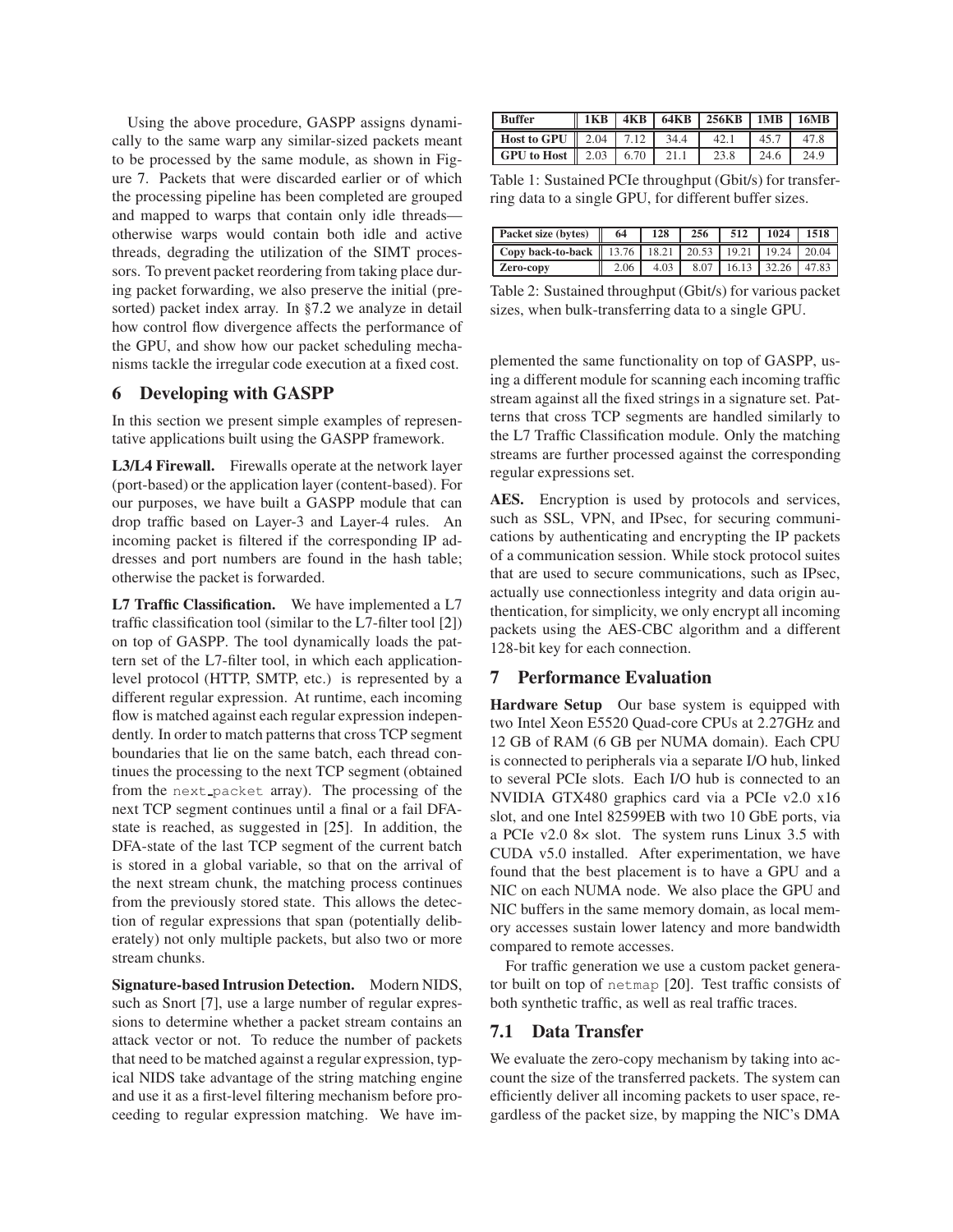

<span id="page-7-2"></span>Figure 8: Data transfer throughput for different packet sizes when using two dual-port 10GbE NICs.

packet buffer. However, small data transfers to the GPU incur significant penalties. Table [1](#page-6-2) shows that for transfers of less than 4KB, the PCIe throughput falls below 7 Gbit/s. With a large buffer though, the transfer rate to the GPU exceeds 45 Gbit/s, while the transfer rate from the GPU to the host decreases to about  $25$  Gbit/s.<sup>[1](#page-7-1)</sup>

To overcome the low PCIe throughput, GASPP transfers batches of network packets to the GPU, instead of one at a time. However, as packets are placed in fixedsized slots, transferring many slots at once results in redundant data transfers when the slots are not fully occupied. As we can see in Table [2,](#page-6-3) when traffic consists of small packets, the actual PCIe throughput drops drastically. Thus, it is better to copy small network packets sequentially into another buffer, rather than transfer the corresponding slots directly. Direct transfer pays off only for packet sizes over 512 bytes (when buffer occupancy is over  $512/1536 = 33.3\%$ ), achieving 47.8 Gbit/s for 1518-byte packets (a 2.3× speedup).

Consequently, we adopted a simple *selective offloading* scheme, whereby packets in the shared buffer are copied to another buffer sequentially (in 16-byte aligned boundaries) if the overall occupancy of the shared buffer is sparse. Otherwise, the shared buffer is transferred directly to the GPU. Occupancy is computed—without any additional overhead—by simply counting the number of bytes of the newly arrived packets every time a new interrupt is generated by the NIC.

Figure [8](#page-7-2) shows the throughput for forwarding packets with all data transfers included, but without any GPU computations. We observe that the forwarding performance for 64-byte packets reaches 21 Gbit/s, out of the maximum 29.09 Gbit/s, while for large packets it reaches the maximum full line rate. We also observe that the GPU transfers of large packets are completely hidden on the Rx+GPU+Tx path, as they are performed in parallel using the pipeline shown in Figure [6,](#page-5-1) and thus they do not affect overall performance. Unfortunately, this is not the case for small packets (less than 128-bytes), which suffer an additional 2–9% hit due to memory contention.

#### 7.2 Raw GPU Processing Throughput

Having examined data transfer costs, we now evaluate the computational performance of a single GPU exluding all network I/O transfers—for packet decoding, connection state management, TCP stream reassembly, and some representative traffic processing applications.

Packet Decoding. Decoding a packet according to its protocols is one of the most basic packet processing operations, and thus we use it as a base cost of our framework. Figure [9\(a\)](#page-8-0) shows the GPU performance for fully decoding incoming UDP packets into appropriately aligned structures, as described in §[5.2](#page-5-3) (throughput is very similar for TCP). As expected, the throughput increases as the number of packets processed in parallel increases. When decoding 64-byte packets, the GPU performance with PCIe transfers included, reaches 48 Mpps, which is about 4.5 times faster than the computational throughput of the tcpdump decoding process sustained by a single CPU core, when packets are read from memory. For 1518-byte packets, the GPU sustains about 3.8 Mpps and matches the performance of 1.92 CPU cores.

Connection State Management and TCP Stream Reassembly. In this experiment we measure the performance of maintaining connection state on the GPU, and the performance of reassembling the packets of TCP flows into application-level streams. Figure [9\(b\)](#page-8-1) shows the packets processed per second for both operations. Test traffic consists of real HTTP connections with random IP addresses and TCP ports. Each connection fetches about 800KB from a server, and comprises about 870 packets (320 minimum-size ACKs, and 550 fullsize data packets). We also use a trace-driven workload ("Equinix") based on a trace captured by CAIDA's *equinix-sanjose* monitor [\[3\]](#page-11-16), in which the average and median packet length is 606.2 and 81 bytes respectively.

Keeping state and reassembling streams requires several hashtable lookups and updates, which result to marginal overhead for a sufficient number of simultaneous TCP connections and the Equinix trace; about 20– 25% on the raw GPU performance sustained for packet decoding, that increases to 45–50% when the number of concurrent connections is low. The reason is that smaller numbers of concurrent connections result to lower parallelism. To compare with a CPU implementation, we measure the equivalent functionality of the Libnids TCP reassembly library [\[6\]](#page-11-8), when packets are read from memory. Although Libnids implements more specific cases of the TCP stack processing, compared to GASPP, the network traces that we used for the evaluation enforce exactly the same functionality to be exercised. We can see that the throughput of a single CPU core is 0.55 Mpps, about  $10\times$  lower than the GPU version with all PCIe data transfers included.

<span id="page-7-1"></span><span id="page-7-0"></span><sup>&</sup>lt;sup>1</sup>The PCIe asymmetry in the data transfer throughput is related to the interconnection between the motherboard and the GPUs [\[12\]](#page-11-1).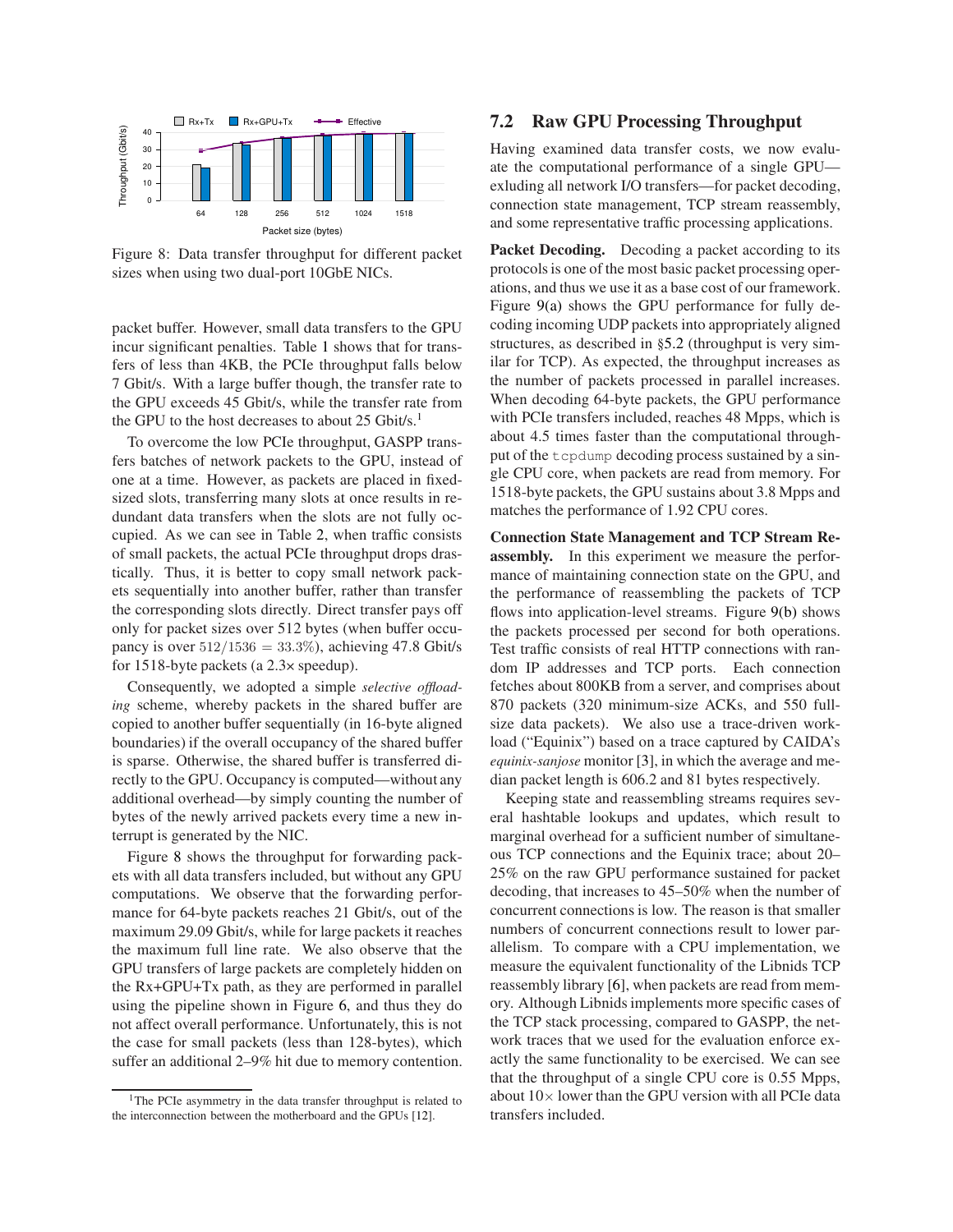<span id="page-8-1"></span><span id="page-8-0"></span>

Figure 9: Average processing throughput sustained by the GPU to (a) decode network packets, (b) maintain flow state and reassemble TCP streams, and (c) perform various network processing operations.

| <b>Elements</b> | 1M buckets | 8M buckets | 16M buckets |
|-----------------|------------|------------|-------------|
| 0.1M            | 463        | 3,595      | 7,166       |
| 1M              | 463        | 3,588      | 7.173       |
| 2M              | 934        | 3.593      | 7.181       |
| 4M              | 1.924      | 3.593      | 7.177       |
| <b>8M</b>       | 3,935      | 3.597      | 7.171       |
| 16M             | 7.991      | 7.430      | 7.173       |
| 32M             | 16.060     | 15.344     | 14,851      |

<span id="page-8-2"></span>Table 3: Time spent ( $\mu$ sec) for traversing the connection table and removing expired connections.

Removing Expired Connections. Removal of expired connections is very important for preventing the connection table from becoming full with stale adversarial connections, idle benign connections, or connections that failed to terminate cleanly [\[28\]](#page-11-7). Table [3](#page-8-2) shows the GPU time spent for connection expiration. The time spent to traverse the table is constant when occupancy is lower than 100%, and analogous to the number of buckets; for larger values it increases due to the extra overhead of iterating the chain lists. Having a small hash table with a large load factor is better than a large but sparsely populated table. For example, the time to traverse a 1Mbucket table that contains up to 1M elements is about  $20\times$  lower than a 16M-bucket table with the same number of elements. If the occupancy is higher than 100% though, it is slightly better to use a 16M-bucket table.

Packet Processing Applications. In this experiment we measure the computational throughput of the GPU for the applications presented in §[6.](#page-6-0) The NIDS is configured to use all the content patterns (about 10,000 strings) of the latest Snort distribution [\[7\]](#page-11-9), combined into a single Aho-Corasick state machine, and their corresponding pcre regular expressions compiled into individual DFA state machines. The application-layer filter application (L7F) uses the "best-quality" patterns (12 regular expressions for identifying common services such as HTTP and SSH) of L7-filter [\[2\]](#page-11-14), compiled into 12 different <span id="page-8-3"></span>DFA state machines. The Firewall (FW) application uses 10,000 randomly generated rules for blocking incoming and outgoing traffic based on certain TCP/UDP port numbers and IP addresses. The test traffic consists of the HTTP-based traffic and the trace-driven Equinix workload described earlier. Note that the increased asymmetry in packet lengths and network protocols in the above traces is a stress-test workload for our data-parallel applications, given the SIMT architecture of GPUs [\[5\]](#page-11-10).

Figure [9\(c\)](#page-8-3) shows the GPU throughput sustained by each application, including PCIe transfers, when packets are read from host memory. FW, as expected, has the highest throughput of about 8 Mpps—about 2.3 times higher than the equivalent single-core CPU execution. The throughput for NIDS is about 4.2–5.7 Mpps, and for L7F is about 1.45–1.73 Mpps. The large difference between the two applications is due to the fact that the NIDS shares the same Aho-Corasick state machine to initially search all packets (as we described in §[6\)](#page-6-0). In the common case, each packet will be matched only once against a single DFA. In contrast, the L7F requires each packet to be explicitly matched against each of the 12 different regular expression DFAs for both CPU and GPU implementations. The corresponding single-core CPU implementation of NIDS reaches about 0.1 Mpps, while L7F reaches 0.01 Mpps. We also note that both applications are explicitly forced to match all packets of all flows, even after they have been successfully classified (worst-case analysis). Finally, AES has a throughput of about 1.1 Mpps, as it is more computationally intensive. The corresponding CPU implementation using the AES-NI [\[4\]](#page-11-17) instruction set on a single core reaches about 0.51 Mpps.<sup>[2](#page-8-4)</sup>

Packet Scheduling In this experiment we measure how the packet scheduling technique, described in §[5.3,](#page-5-0)

<span id="page-8-4"></span><sup>2</sup>The CPU performance of AES was measured on an Intel Xeon E5620 at 2.40GHz, because the Intel Xeon E5520 of our base system does not support AES-NI.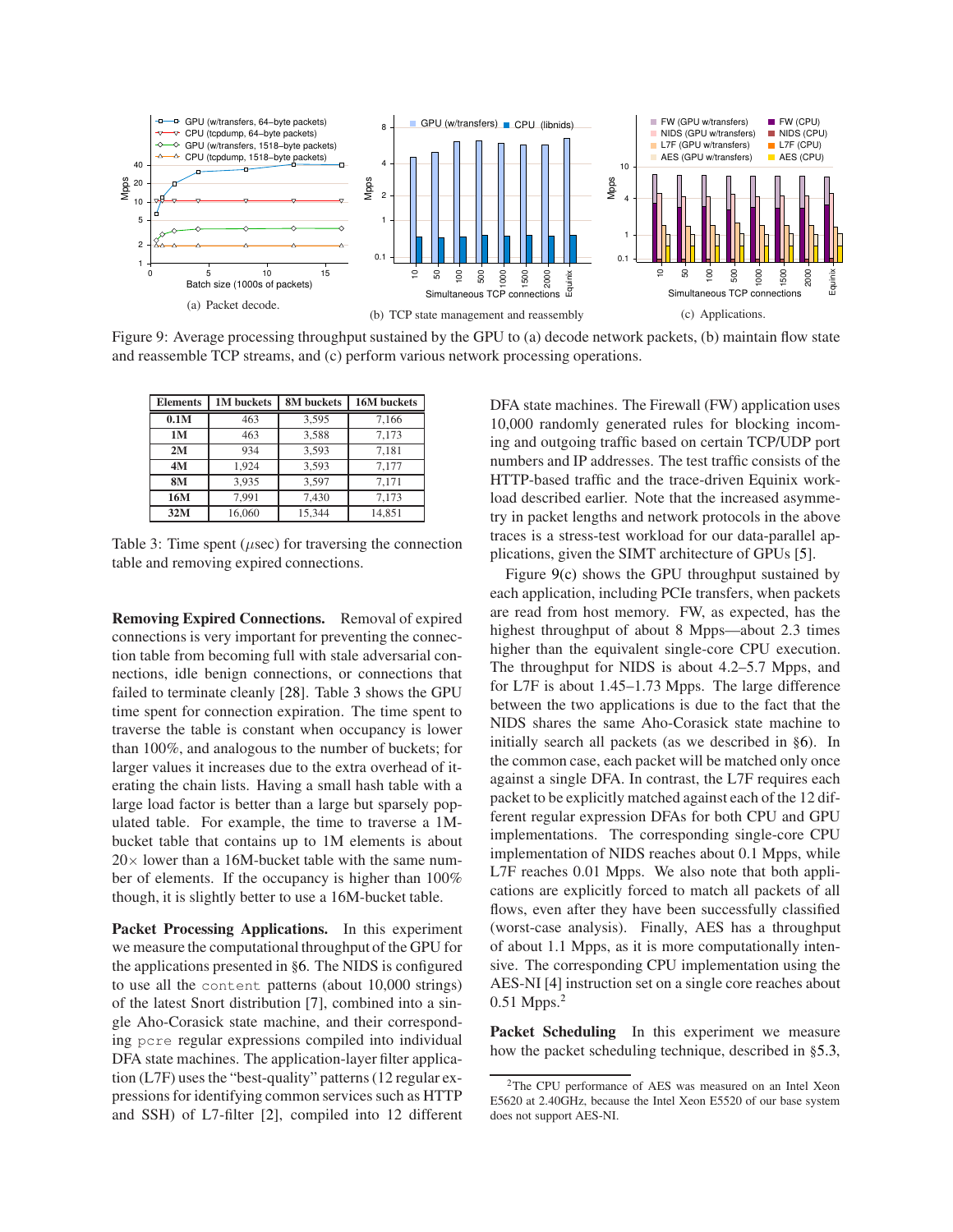<span id="page-9-1"></span><span id="page-9-0"></span>

Figure 10: Performance gains on raw GPU execution time when applying packet scheduling (the scheduling cost is included).

affects the performance of different network applications. For test traffic we used the trace-driven Equinix workload. Figure [10\(a\)](#page-9-0) shows the performance gain of each application for different packet batch sizes. We note that although the actual work of the modules is the same every time (i.e., the same processing will be applied on each packet), it is executed by different code blocks, thus execution is forced to diverge.

We observe that packet scheduling boosts the performance of full-packet processing applications, up to 55% for computationally intensive workloads like AES. Memory-intensive applications, such as NIDS, have a lower (about 15%) benefit. We also observe that gains increase as the batch size increases. With larger batch sizes, there is a greater range of packet sizes and protocols, hence more opportunities for better grouping. In contrast, packet scheduling has a negative effect on lightweight processing (as in FW, which only processes a few bytes of each packet), because the sorting overhead is not amortized by the resulting SIMT execution. As we cannot know at runtime if processing will be heavyweight or not, it is not feasible to predict if packet scheduling is worth applying. As a result, quite lightweight workloads (as in FW) will perform worse, although this lower performance will be hidden most of the time by data transfer overlap (Figure [6\)](#page-5-1).

Another important aspect is how control flow divergence affects performance, e.g., when packets follow different module execution pipelines. To achieve this, we explicitly enforce different packets of the same batch to be processed by different modules. Figure [10\(b\)](#page-9-1) shows the achieved speedup when applying packet scheduling over the baseline case of mapping packets to thread warps without any reordering (network order). We see that as the number of different modules increases, our packet scheduling technique achieves a significant speedup. The speedup stabilizes after the number of modules exceeds 32, as only 32 threads (warp size) can run in a SIMT manner any given time. In general, code divergence within warps plays a significant role in GPU performance. The thread remapping achieved through

<span id="page-9-4"></span><span id="page-9-3"></span>

<span id="page-9-2"></span>Figure 11: Sustained traffic forwarding throughput (a) and latency (b) for GASPP-enabled applications.

our packet scheduling technique tolerates the irregular code execution at a fixed cost.

### 7.3 End-to-End Performance

Individual Applications. Figure [11](#page-9-2) shows the sustained end-to-end forwarding throughput and latency of individual GASPP-enabled applications for different batch sizes. We use four different traffic generators, equal to the number of available 10 GbE ports in our system. To prevent synchronization effects between the generators, the test workload consists of the HTTP-based traffic described earlier. For comparison, we also evaluate the corresponding CPU-based implementations running on a single core, on top of netmap.

The FW application can process all traffic delivered to the GPU, even for small batch sizes. NIDS, L7F, and AES, on the other hand, require larger batch sizes. The NIDS application requires batches of 8,192 packets to reach similar performance. Equivalent performance would be achieved (assuming ideal parallelization) by 28.4 CPU cores. More computationally intensive applications, however, such as L7F and AES, cannot process all traffic. L7F reaches 19 Gbit/s a batch size of 8,192 packets, and converges to 22.6 Gbit/s for larger sizes about 205.1 times faster than a single CPU core. AES converges to about 15.8 Gbit/s, and matches the perfor-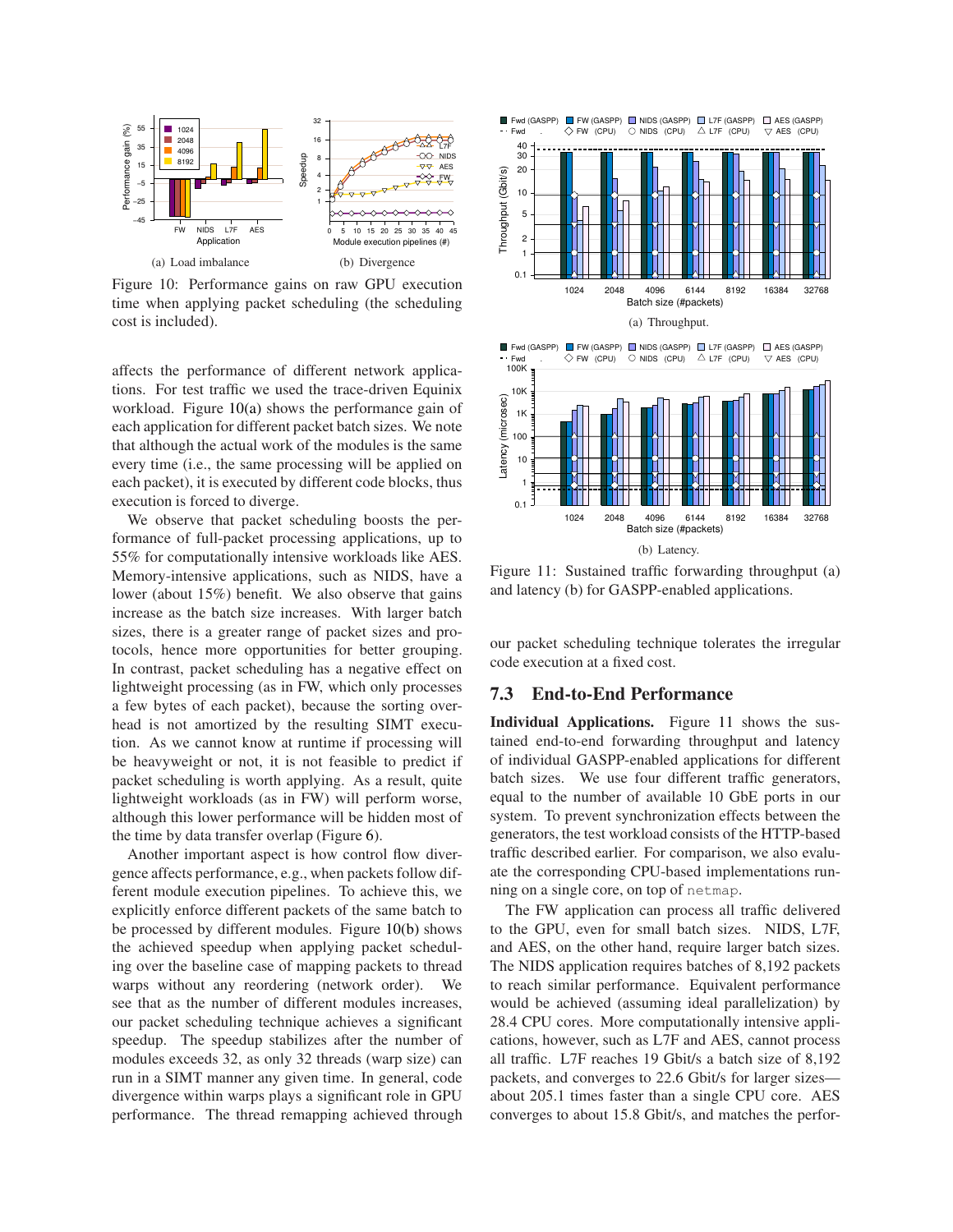

<span id="page-10-0"></span>Figure 12: Sustained throughput for concurrently running applications.

mance of 4.4 CPU cores with AES-NI support. As expected, latency increases linearly with the batch size, and for certain applications and large batch sizes it can reach tens of milliseconds (Figure [11\(b\)\)](#page-9-3). Fortunately, a batch size of 8,192 packets allows for a reasonable latency for all applications, while it sufficiently utilizes the PCIe bus and the parallel capabilities of the GTX480 card (Figure [11\(a\)\)](#page-9-4). For instance, NIDS, L7F, and FW have a latency of 3–5 ms, while AES, which suffers from an extra GPU-to-host data transfer, has a latency of 7.8 ms.

Consolidated Applications. Consolidating multiple applications has the benefit of distributing the overhead of data transfer, packet decoding, state management, and stream reassembly across all applications, as all these operations are performed only once. Moreover, through the use of context keys, GASPP optimizes SIMT execution when packets of the same batch are processed by different applications. Figure [12](#page-10-0) shows the sustained throughput when running multiple GASPP applications. Applications are added in the following order: FW, NIDS, L7F, AES (increasing overhead). We also enforce packets of different connections to follow different application processing paths. Specifically, we use the hash of the each packet's 5-tuple for deciding the order of execution. For example, a class of packets will be processed by application 1 and then application 2, while others will be processed by application 2 and then by application 1; eventually, all packets will be processed by all registered applications. For comparison, we also plot the performance of GASPP when packet scheduling is disabled (GASPPnosched), and the performance of having multiple standalone applications running on the GPU and the CPU.

We see that the throughput for GASPP converges to the throughput of the most intensive application. When combining the first two applications, the throughput remains at 33.9 Gbit/s. When adding the L7F  $(x=3)$ , performance degrades to 18.3 Gbit/s. L7F alone reaches about 20 Gbit/s (Figure [11\(a\)\)](#page-9-4). When adding AES  $(x=4)$ , performance drops to 8.5 Gbit/s, which is about  $1.93 \times$ faster than GASPP-nosched. The achieved throughput when running multiple standalone GPU-based implementations is about  $16.25 \times$  lower than GASPP, due to excessive data transfers.

# 8 Limitations

Typically, a GASPP developer will prefer to port functionality that is parallelizable, and thus benefit from the GPU execution model. However, there may be parts of data processing operations that do not necessarily fit well on the GPU. In particular, middlebox functionality with complex conditional processing and frequent branching may require extra effort.

The packet scheduling mechanisms described in §[5.3](#page-5-0) help accommodate such cases by forming groups of packets that will follow the same execution path and will not affect GPU execution. Still, (i) divergent workloads that perform quite lightweight processing (e.g., which process only a few bytes from each packet, such as the FW application), or (ii) workloads where it is not easy to know which packet will follow which execution path, may not be parallelized efficiently on top of GASPP. The reason is that in these cases the cost of grouping is much higher than the resulting benefits, while GASPP cannot predict if packet scheduling is worth the case at runtime. To overcome this, GASPP allows applications to selectively pass network packets and their metadata to the host CPU for further post-processing, as shown in Figure [1.](#page-1-0) As such, for workloads that are hard to build on top of GASPP, the correct way is to implement them by offloading them to the CPU. A limitation of this approach is that any subsequent processing that might be required also has to be carried out by the CPU, as the cost of transferring the data back to the GPU would be prohibitive.

Another limitation of the current GASPP implementation is its relatively high packet processing latency. Due to the batch processing nature of GPUs, GASPP may not be suitable for protocols with hard real-time per-packet processing constraints.

#### 9 Related Work

Click [\[19\]](#page-11-18) is a popular modular software router that successfully demonstrates the need and the importance of modularity in software routers. Several works focus on optimizing its performance [\[10,](#page-11-0) [11\]](#page-11-19).

SwitchBlade [\[8\]](#page-11-20) provides a model that allows packet processing modules to be swapped in and out of reconfigurable hardware without the need to resynthesize the hardware. Orphal [\[18\]](#page-11-21) and ServerSwitch [\[17\]](#page-11-22) provide a common API for proprietary switching hardware, and leverages the programmability of commodity Ethernet switching chips for packet forwarding. ServerSwitch also leverages the resources of the server CPU to provide extra programmability. In order to reduce costs and enable quick functionality updates, there is an ongoing trend of migrating to consolidated software running on commodity "middlebox" servers [\[11,](#page-11-19) [15,](#page-11-23) [22\]](#page-11-24).

GPUs provide a substantial performance boost to many network-related workloads, including intrusion